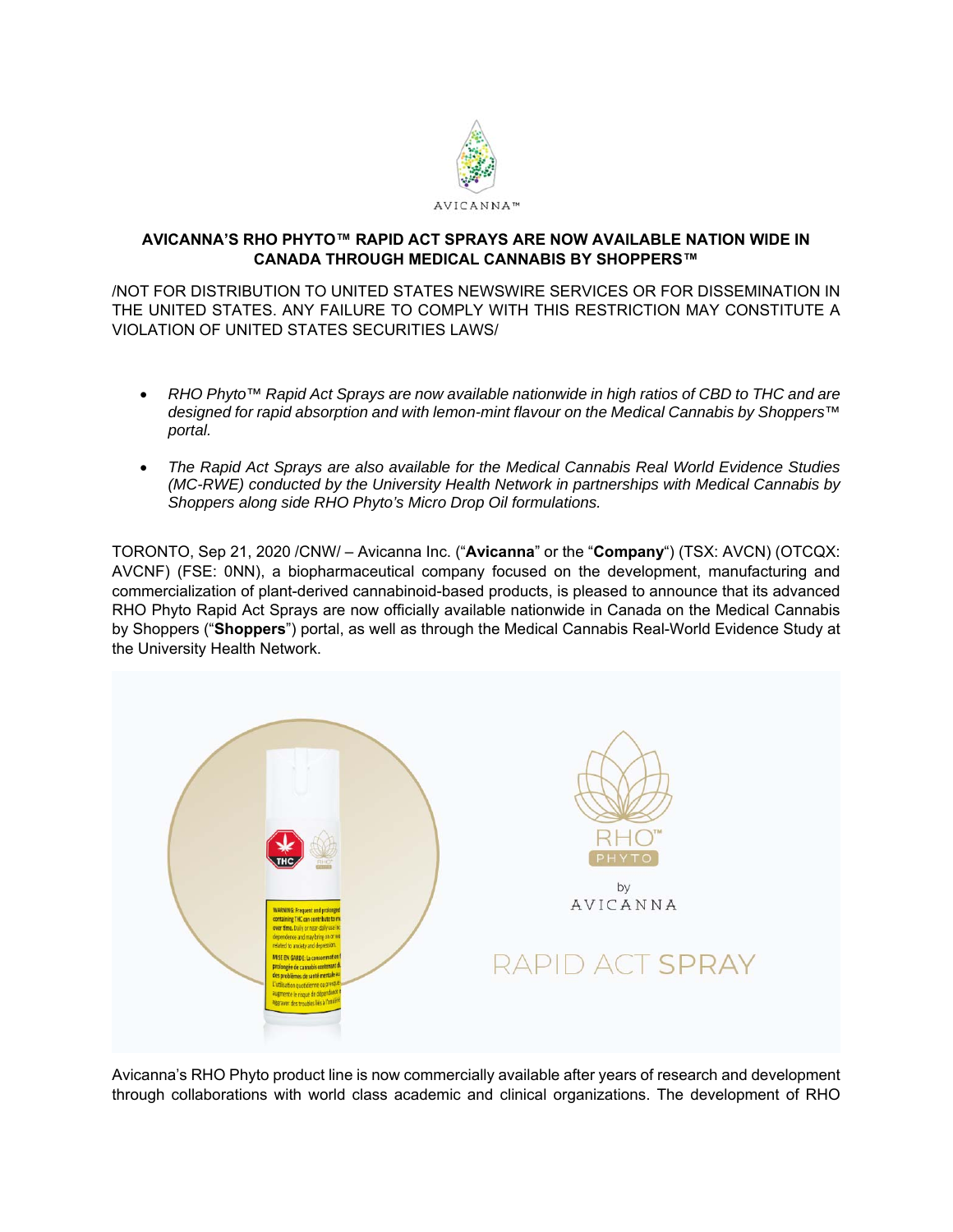Phyto products has focused on the key properties in drug development that health care providers seek when recommending a medical product to their patients such as formulation stability for consistent dosing, enhanced absorption and a range of onset times.

The Rapid Act Spray is a sublingual spray and is among the second set of Avicanna's RHO Phyto products available for purchase through Shoppers. The sublingual sprays bypass first-pass metabolism and are quickly absorbed in the mucosal lining under the tongue. The RHO Phyto Rapid Act Spray provides an alternative delivery form to the RHO Phyto Micro Drops (also available for sale through Shoppers) which are absorbed through the oral route. The RHO Phyto Rapid Act Sprays have been formulated with specific ingredients that enhance absorption and the onset time of cannabinoids across the mucous membrane beneath the tongue. The lemon-mint flavoured sprays will be available in 10:20 CBD and 2:40 (w/w) THC to CBD ratios.

Dr. Justin Grant, Avicanna's Executive Vice President of Scientific Affairs, commented, "The RHO Phyto Rapid Act Sprays are designed for faster onset and can be used in acute conditions where patients seek faster relief. The sublingual sprays can also be used to supplement slower and longer acting products, such as the RHO Phyto Micro Drop, when occasional higher doses may be required. Sublingual administration provides an alternative to the potentially harmful effects of consuming inhalation products."

In August 2020, Avicanna launched its blood orange flavoured RHO Phyto Micro Drop 2:50 CBD and Micro Drop 5:20 CBD. In the coming months, Avicanna will be launching its much-anticipated RHO Phyto Deep Tissue Gel, Daily Cream and Simple Dose Capsules. To ensure batch-to-batch consistency and highquality products, these formulations are manufactured at MediPharm Labs Inc, a Good Manufacturing Practices ("**GMP**") certified facility. In addition to strict GMP manufacturing, all RHO Phyto products undergo GMP-level analytical testing by Sigma Analytical Services Inc. and use blockchain technology developed by TruTrace Technologies Inc. to manage, track and trace each step of the supply chain.

Detailed guidelines outlining dosing and titration for Health Care Practitioners ("**HCPs**") and patients is available on the RHO Phyto website at www.rhophyto.com. In addition, the Avicanna Academy includes additional product information for patients, frequently asked questions, and a recording of Avicanna's 3rd annual symposium which was hosted virtually in partnership with Shoppers on July 21, 2020. For more information visit https://www.avicanna.com/the-avicanna-academy/.

The Company has also re-branded and re-launched its subsidiary, My Cannabis Clinic (formerly known as My Cannabis), which specializes in assisting patients to gain access to medical cannabis and cannabinoidbased products for medical use. My Cannabis Clinic is devoted to providing HCPs and patients with the support and education needed for medical cannabis use. My Cannabis Clinic believes in providing quality care to patients and providing education on the considerations and potential benefits that cannabis has to offer for medical use. Information about My Cannabis Clinic can be found at https://mycannabisclinic.org/.

# **About Avicanna**

Avicanna is a diversified and vertically integrated Canadian biopharmaceutical company focused on the research, development, and commercialization of plant-derived cannabinoid-based products for the global consumer, medical, and pharmaceutical market segments.

Avicanna is an established leader in cannabinoid research and development, which it primarily conducts at its R&D headquarters in the Johnson & Johnson Innovation Centre, JLABS @ Toronto, Canada and in collaboration with leading Canadian academic and medical institutions. In addition to its developing pharmaceutical pipeline, Avicanna's team of experts have developed and commercialized several industry leading product lines, including:

 Pura H&W™: an advanced and clinically tested line of CBD consumer derma-cosmetic products; and,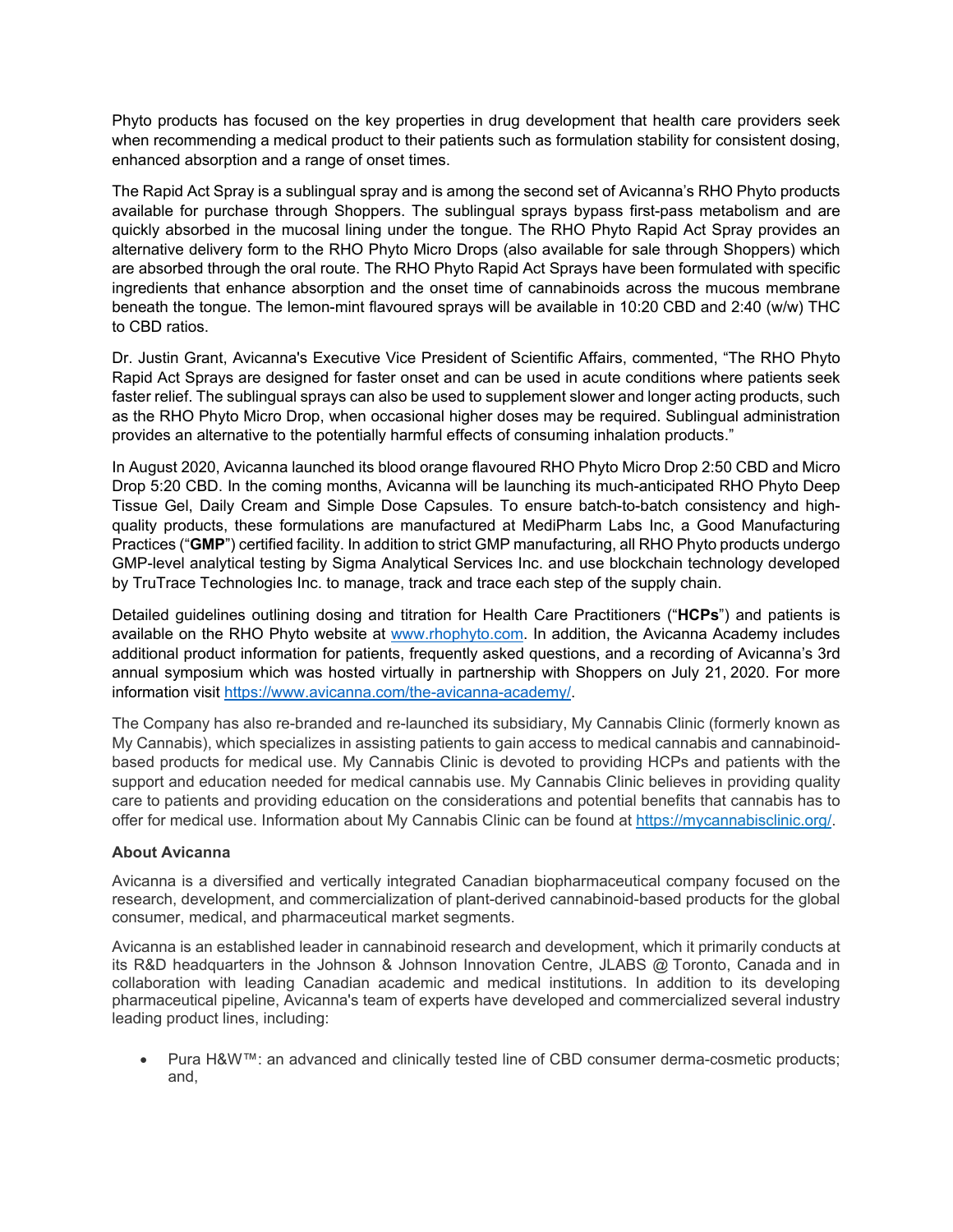RHO Phyto™: an advanced line of medical cannabis products containing varying ratios of CBD and THC currently available nation-wide across Canada in partnership with Medical Cannabis by Shoppers™, a subsidiary of Shoppers Drug Mart. RHO Phyto is the first strictly medical formulary of advanced "Cannabis 2.0" products, containing oils, sprays, capsules, creams, and gels, all developed with scientific rigour, manufactured under GMP standards and supported by pre-clinical data.

With ongoing clinical trials on its derma-cosmetic (Pura H&W), medical cannabis (RHO Phyto) and a pipeline of pharmaceutical products, Avicanna's dedication to researching the important role that cannabinoids play in an increasingly wider scope of products has been at the core of the Company's vision since its inception. Furthermore, Avicanna's commitment to education is demonstrated through its annual medical symposium, the Avicanna Academy educational platform, and the My Cannabis Clinic patient program through its subsidiary company.

Avicanna manages its own supply chain including cultivation and extraction through its two majority-owned subsidiaries, Sativa Nativa S.A.S. and Santa Marta Golden Hemp S.A.S., both located in Santa Marta, Colombia. Through these sustainable, economical, and industrial scale subsidiaries, Avicanna cultivates, processes, and commercializes a range of cannabis and hemp cultivars dominant in CBD, CBG, THC, and other cannabinoids for use as active pharmaceutical ingredients. Avicanna's Avesta Genetica program specializes in the development and optimization of rare cultivars for commercial production along with feminized seeds for global export. In June 2020, Avicanna made history with a shipment of hemp seeds to the United States of America by completing the first ever export of hemp seeds from Colombia.

### SOURCE Avicanna Inc.

### **Stay Connected**

For more information about Avicanna, visit www.avicanna.com, call 1-647-243-5283, or contact Setu Purohit, President by email at info@avicanna.com.

#### *Cautionary Note Regarding Forward-Looking Information and Statements*

*This news release contains "forward-looking information" within the meaning of applicable securities laws. Forward-looking information contained in this press release may be identified by the use of words such as, "may", "would", "could", "will", "likely", "expect", "anticipate", "believe, "intend", "plan", "forecast", "project", "estimate", "outlook" and other similar expressions, and includes statements with respect to the ability of the RHO Phyto Rapid Act Sprays to be used in acute conditions where patients seek faster relief, the ability*  of *the RHO Phyto Rapid Act Sprays to be used to supplement slower and longer acting products, the ability of the Company launching the RHO Phyto Deep Tissue Gel, Daily Cream and Simple Dose Capsules*, *the ability of My Cannabis Clinic to provide HCPs and patients with the support and education needed for medical cannabis use, and that there is a benefit to using cannabis for medical purposes. Forward-looking information is not a guarantee of future performance and is based upon a number of estimates and*  assumptions of management in light of management's experience and perception of trends, current *conditions and expected developments, as well as other factors relevant in the circumstances, including assumptions in respect of current and future market conditions, the current and future regulatory environment; and the availability of licenses, approvals and permits.* 

*Although the Company believes that the expectations and assumptions on which such forward-looking information is based are reasonable, undue reliance should not be placed on the forward-looking information because the Company can give no assurance that they will prove to be correct. Actual results and developments may differ materially from those contemplated by these statements. Forward-looking information is subject to a variety of risks and uncertainties that could cause actual events or results to differ materially from those projected in the forward-looking information. Such risks and uncertainties include, but are not limited to current and future market conditions, including the market price of the common shares of the Company, and the risk factors set out in the Company's annual information form dated April 15, 2020,*